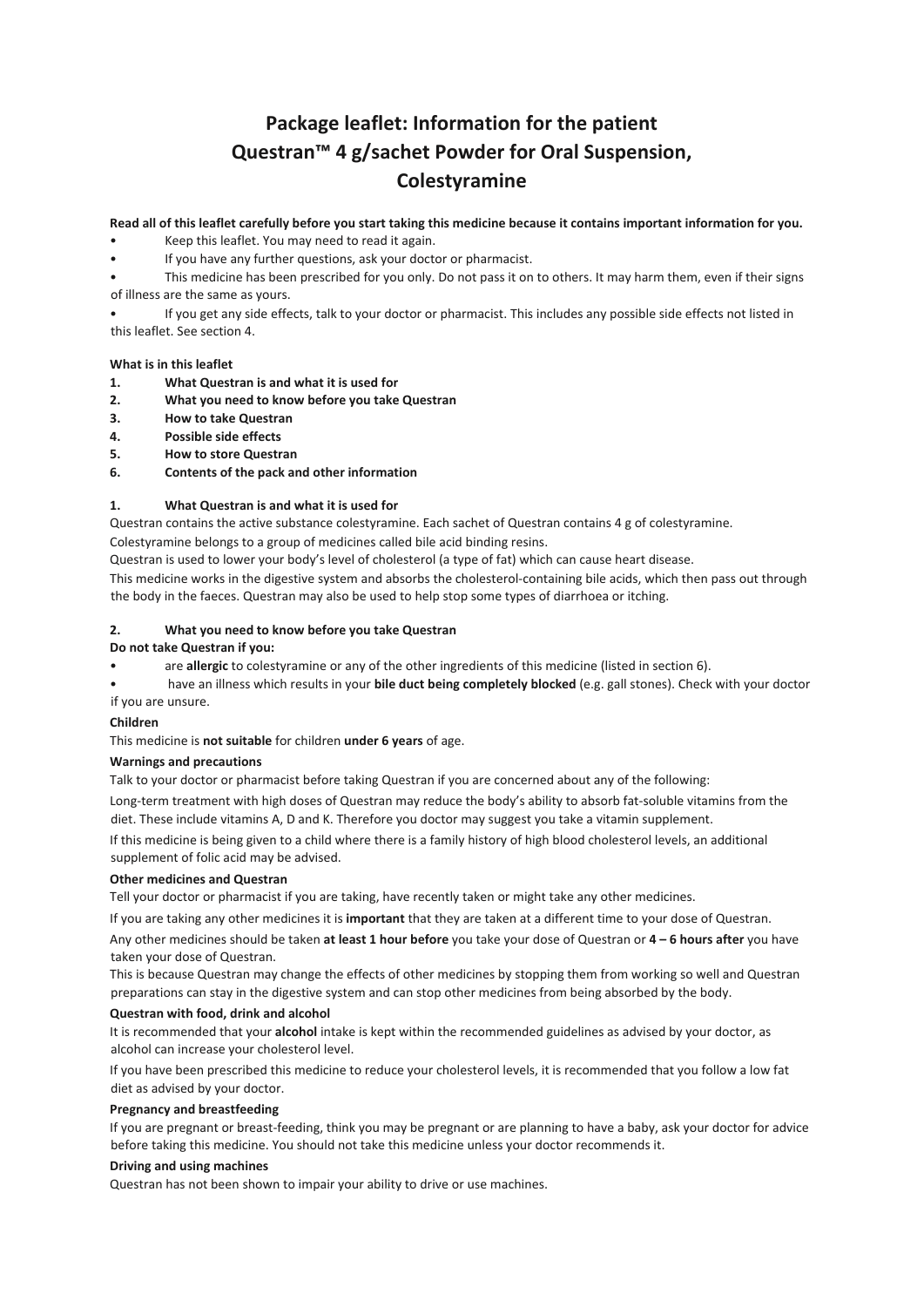#### **Questran contains sucrose and propylene glycol**

If you have been told by your doctor that you have an intolerance to some sugars, contact your doctor before taking this medicinal product.

This medicine contains 3.79 g sucrose in each sachet, with a maximum daily dose of 34.11 g (i.e. 9 sachets). This should be taken into account in patients with diabetes mellitus.

The sucrose in Questran may be harmful to the teeth when used for a period of greater than 14 days.

This medicine contains 97.5 mg propylene glycol (as alginate) in each sachet.

If this medicine has been prescribed for a baby or a child that is less than 5 years old, talk to your doctor or pharmacist before giving them this medicine, in particular if they use other medicines that contain propylene glycol or alcohol.

If the patient weighs less than 18 kg and suffers from a liver or kidney disease, do not give this medicine unless recommended by the doctor. The doctor may carry out extra checks while this medicine is being taken.

#### **3. How to take Questran**

Always take this medicine exactly as your doctor has told you. Check with your doctor or pharmacist if you are not sure. To lower cholesterol levels

The usual dose is 3 – 6 sachets a day. This can be taken as a single dose or divided doses up to 4 times a day.

#### To relieve itching

The usual dose is one or two sachets each day.

#### To manage diarrhoea

The usual dose is 3‐6 sachets a day. This can be taken as a single dose or divided doses up to 4 times a day.

# Children (6 ‐ 12 years)

The dose to be given to children will depend on the child's weight, which the doctor will work out for you.

#### Children under 6 years

This medicine is not recommended for children under the age of 6.

#### How to make up the sachets

1. The contents of one sachet should be sprinkled evenly on to 150 ml (4‐6 fluid oz) of water or fruit juice.

- 2. Allow to stand for 1 or 2 minutes.
- 3. Once the powder has soaked into the liquid, stir or shake it to mix in thoroughly.

# **Do not take this medicine in its dry form as it may cause you to choke.**

Questran can be mixed with water, fruit juice, skimmed milk, thin soups or fruit smoothies or sauces (e.g. apple sauce).

Keep taking your medicine until your doctor tells you to stop. Your doctor will want you to have regular check‐ups whilst you are taking this medicine.

# **If you take more Questran than you should**

Go to your nearest hospital Casualty Department or tell your doctor immediately. Take the empty container and any remaining sachets with you.

#### **If you forget to take a dose**

If you miss a dose do not worry. Take it as soon as you remember. However, if it is almost time for your next dose, skip the missed dose and continue as before.

Do not take a double dose to make up for a forgotten dose.

If you have any further questions on the use of this medicine, ask your doctor or pharmacist.

#### **4. Possible side effects**

Like all medicines, this medicine can cause side effects, although not everybody gets them.

The most frequent side effect seen is constipation. To minimise this effect you will usually start with a low dose and increase it slowly until you are taking the full number of sachets as prescribed by your doctor. This side effect usually reduces over time.

Other side effects include bloatedness, wind (flatulence), feeling sick (nausea) or vomiting, diarrhoea, heartburn, anorexia, indigestion (dyspepsia), problems with your body's ability to absorb food correctly leading to grey, bulky or smelly stools (steatorrhea). An increased tendency to bleed, which may also be seen with vitamin D, vitamin K or vitamin A deficiency. Vitamin A deficiency may rarely result in night blindness. An increased level of chloride in the blood (hyperchloremic acidosis) especially in children, thin or brittle bones (osteoporosis). Rash, itching, irritation of skin, tongue or around the anus, problems with swallowing or taste, rectal pain, belching, problems with liver function, shortness of breath, muscle and joint pains, headache, dizziness, tiredness, drowsiness, tingling or numbness, weight loss or gain and tooth decay. Rare reports of obstruction of the intestine have been seen.

# **Reporting of side effects**